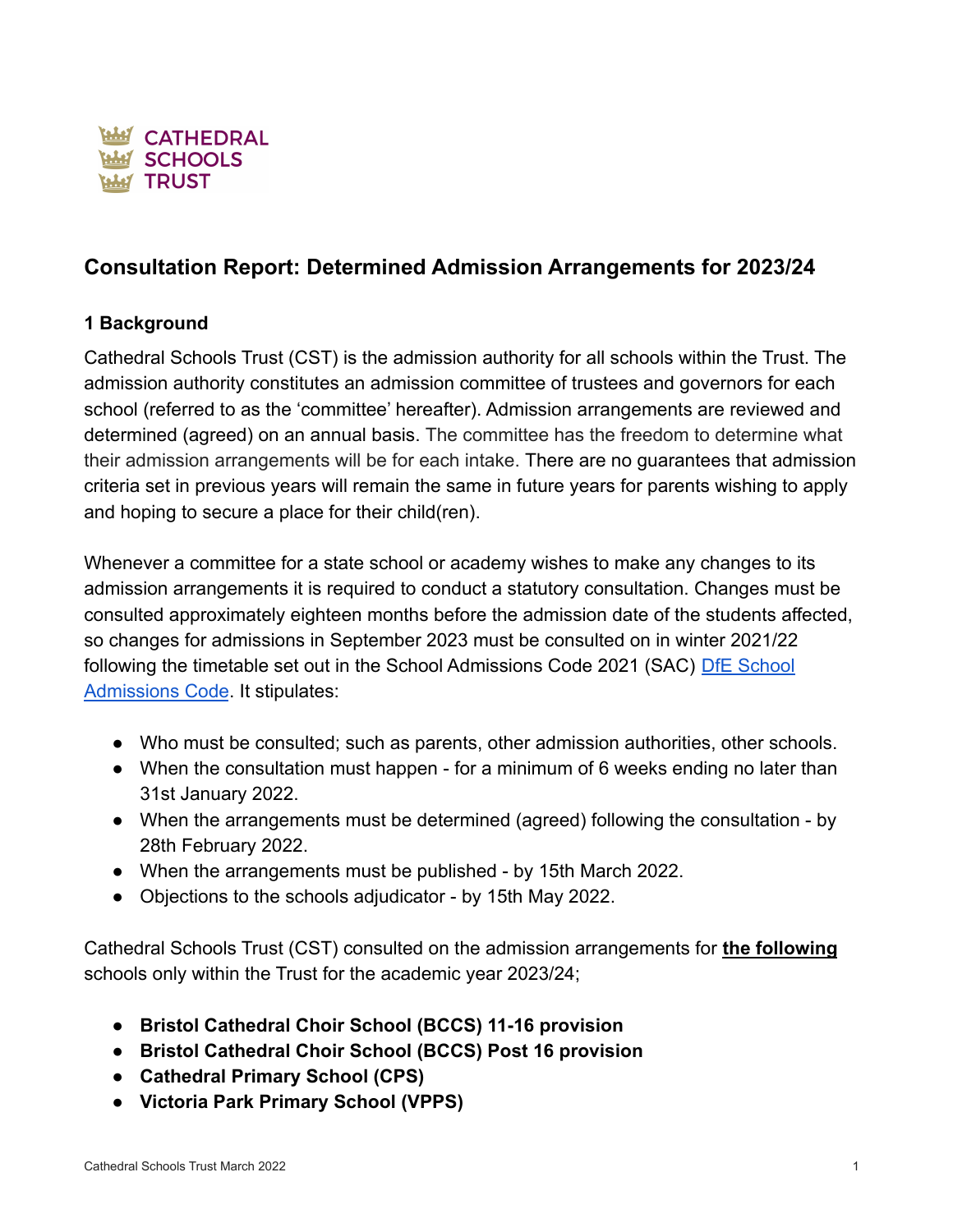The consultation process ran from **22nd November 2021 to 12 noon on 11th January 2022**.

Anyone wishing to comment or offer feedback on the proposed admission arrangements was able to complete the online form, ticking the relevant box to show which school their comments referred to or to contact CST via email; [consultation@cathedralschoolstrust.org](mailto:consultation@cathedralschoolstrust.org) or post.

# **2 The proposed changes for the above schools**

The proposal put forward was to remove the staff criterion from the priority list for admissions for these schools; this was the only change. The criterion has been in place for a number of years and the committee felt that it was an appropriate time to seek views from all stakeholders to determine whether it is still appropriate for these schools. The current wording of the staff criterion in the admissions arrangements is below:

# *Current Staff Criterion*

*Next, priority will be given to children who are sons / daughters of employees of [Victoria Park Primary School/BCCS/CPS]. This will include all teaching and non-teaching staff who have;*

- *a. been employed permanently at the school for two or more years at the time at which the application for admission to the school is made, or;*
- *b. where the member of staff is recruited to fill a vacant post for which there is a demonstrable skill shortage.*

## **3 Consultation responses and proposed admission arrangements amendments**

The consultation was sent to all parents of students for each school where relevant, published on the relevant school website and/or newsletter of each school and published on the Trust website. It was also circulated to local schools situated in the same local authority with a request to forward to their parents, and other schools situated in neighbouring local authorities with a request to forward to their parents. It was sent to the local authority in which the schools are situated and to neighbouring local authorities and any other relevant body such as the Diocese and local libraries. This includes a mailing list of circa 500 recipients as per the requirements of the SAC.

The consultation was also displayed on the Citizen Space page of the Bristol City Council website:([https://bristol.citizenspace.com/people/admissions-for-own-aa-schools-2023-2024/\)](https://bristol.citizenspace.com/people/admissions-for-own-aa-schools-2023-2024/)

The committee was provided with all responses received during the consultation process and has considered all comments made by consultees.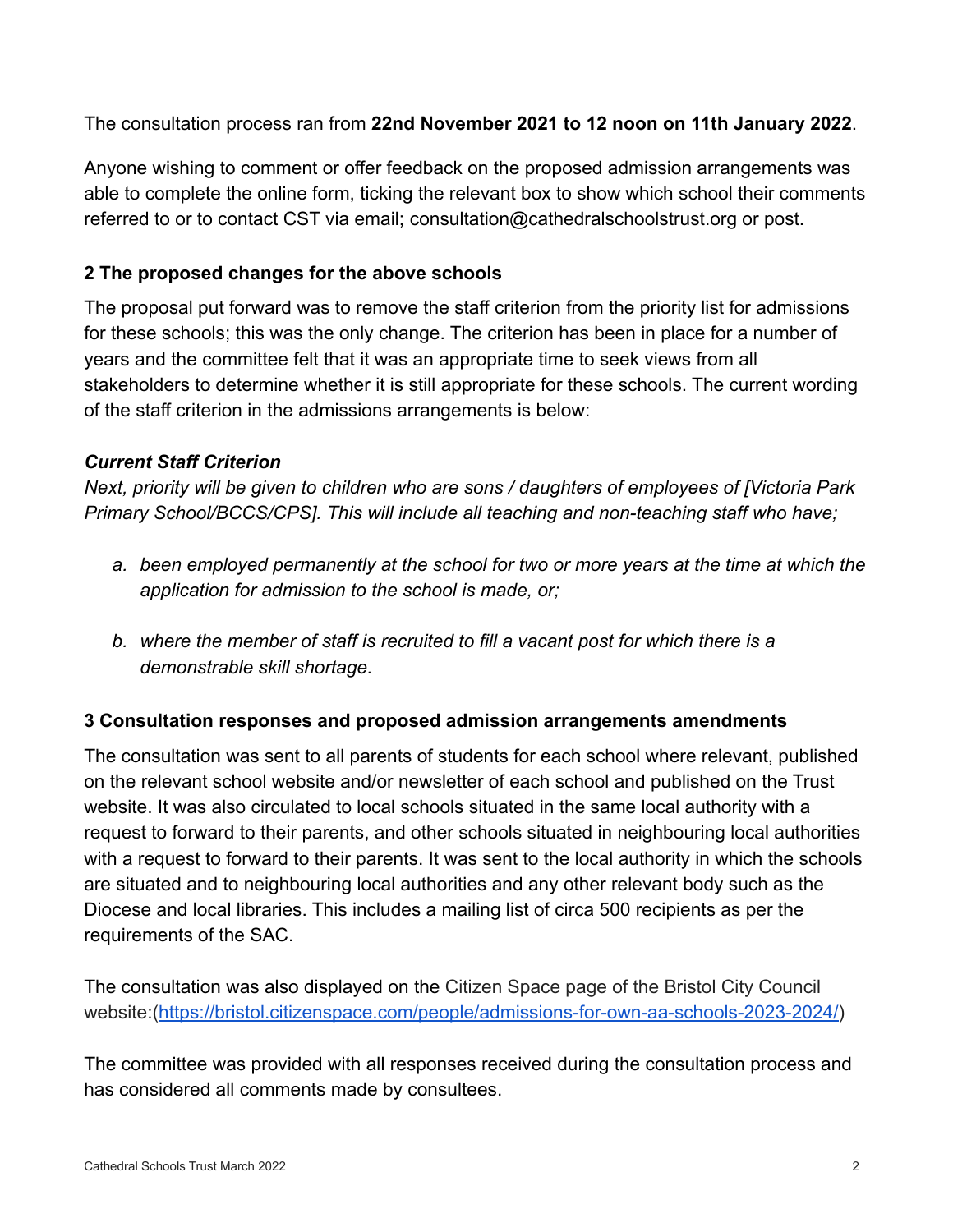## **3.1 Responses**

Overall there were **97** responses to the consultation. Respondent Type; Staff members - 46.6% Parents/carers - 37.6% Others e.g. governor/member of public - 15.8%

## Breakdown by school as follows;

Bristol Cathedral Choir School (BCCS) - There were **56** responses to the consultation relating to BCCS; 30 from members of staff, 17 from parents/carers, 6 from members of the public and 3 from governors.

Cathedral Primary School (CPS) - There were **17** responses to the consultation relating to CPS; 8 from members of staff, 7 from parents/carers and 2 from governors.

Victoria Park Primary School (VPPS) - There were **11** responses to the consultation relating to VPPS; 5 from members of staff, 3 from parents/carers and 3 from governors.

All schools - There were a further **13** responses relating to all schools within the consultation; 3 from members of staff, 7 from parents/carers and 2 from members of the public.

## **Summary of responses**

- Support for staff and their wellbeing/work life balance e.g. issues around childcare if children are taught elsewhere.
- The number of places taken up is relatively low; therefore removing the places will have a minimal impact on the overall places available for allocation.
- Staff within the state education sector get limited support and this is one way that schools can both recruit and retain high quality staff.
- It helps create a shared sense of community and buy-in from all staff members.
- Overall 93% of respondents did not support the removal of the staff criterion.

## **Other comments**

The feeder school criterion for BCCS and sibling priority was raised by a couple of respondents but this aspect of the admission arrangements was subject to a previous consultation in winter 2018/19 for the September 2020 intake and is therefore not considered in this consultation.

## **3.1.1 All schools: in conclusion**

Governors and Trustees have discussed at length the proposed changes to admission arrangements and were aware that it was likely to generate a range of views from different stakeholders.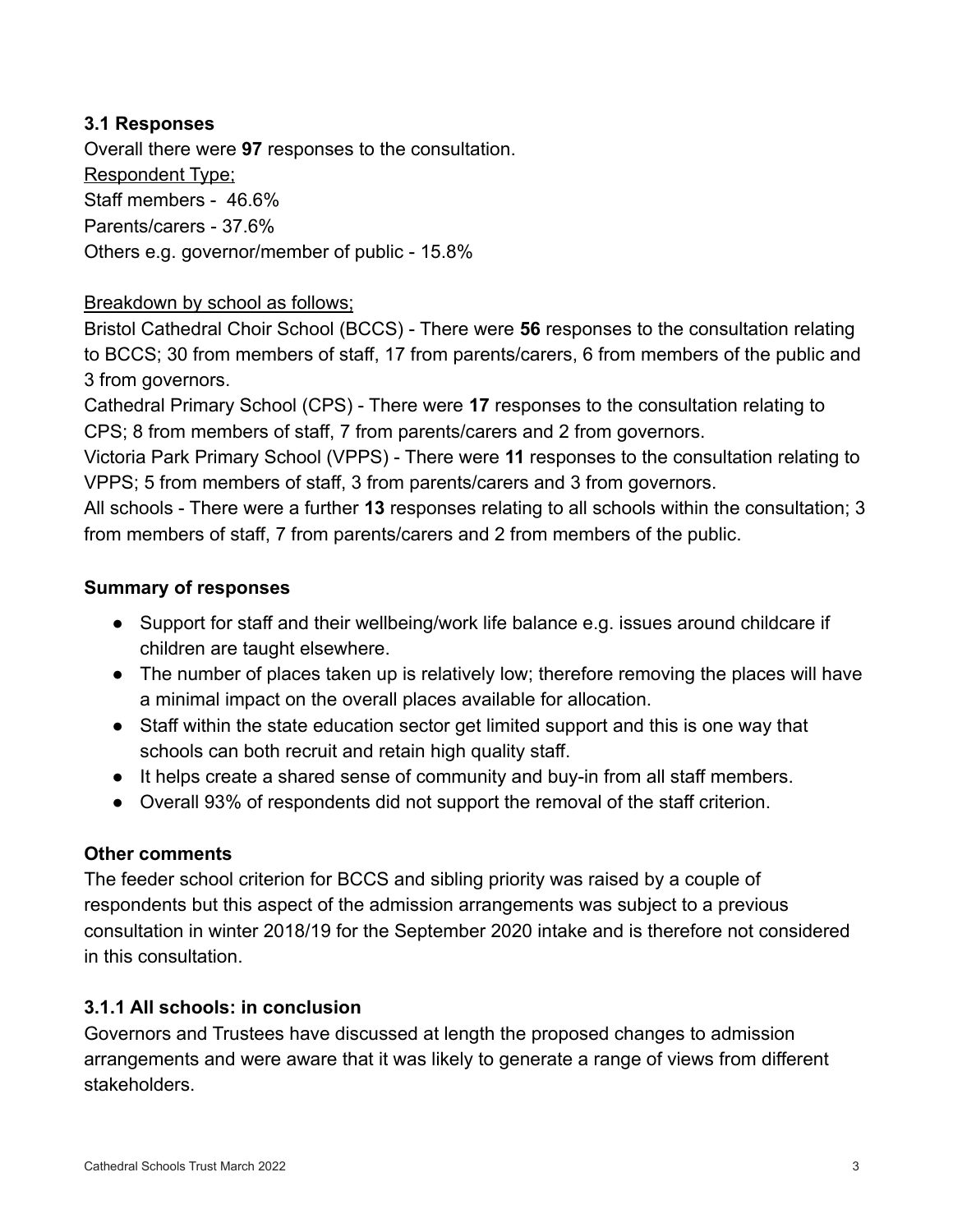We received a high number of responses from staff members, parents and governors and were grateful for all the views put forward through the consultation process. It was clear from responses that the option for staff to be able to send their children to the school where they work was important for a range of reasons including making the logistical challenges of childcare more manageable and supporting their wellbeing. It was also clear that the staff criterion supports retention and helps to build the shared sense of community within each school.

The committee is committed to supporting staff and listened to the concerns raised in responses to the consultation. As a result the committee has approved a decision to keep the staff criterion in the admission arrangements for these schools. The wording of the staff criterion has been varied to clarify the definition of an employee and to make it compliant with the new School Admissions Code 2021.

# *Staff Criterion - Revised wording following consultation on Admission Arrangements 2023/24*

*Next, priority will be given to children of staff who are employed by Cathedral Schools Trust (CST) where their main place of work is [•Name of School] (School). This will include all teaching and non-teaching staff who;*

- *a. have been employed at the School for at least two consecutive years at the time at which the application for admission is made; or*
- *b. were recruited to fill a vacant post at the School for which there is a demonstrable skill shortage.*

## *Notes;*

- *● A School will be the staff member's main place of work if they are based there for at least 50% of their contracted hours each week during term time.*
- *● Children of staff include their natural or adopted children, children placed with the staff member on a long term foster placement, their step-children (i.e. their spouse's children) and the children of their partner who live with them. In all cases, the child must live at the same permanent address as the staff member.*